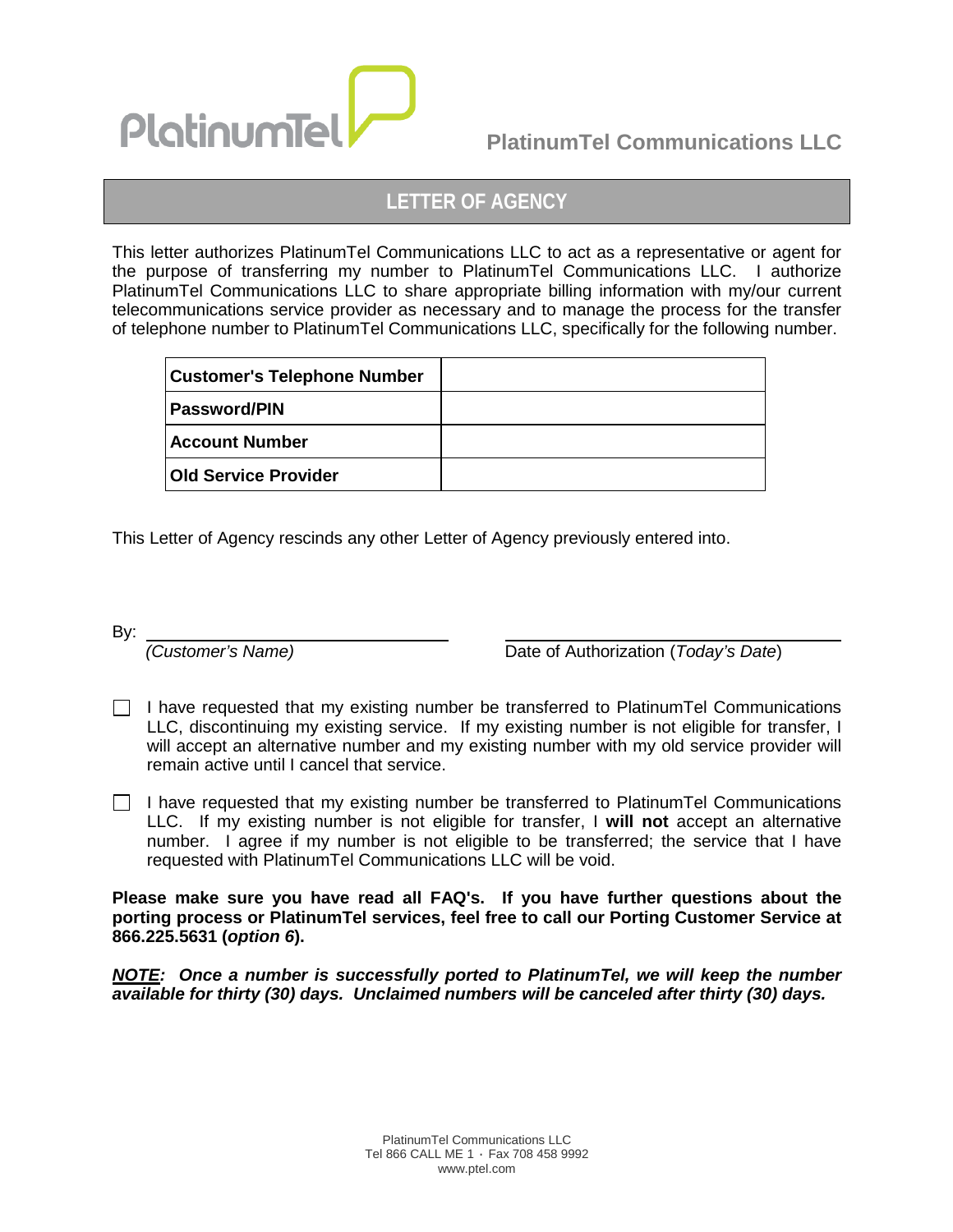The following information requested will **only be used to process this port request**. Please provide the billing name and address associated with your current service provider.

#### **Customer's Information:**

| First Name: <u>___________________</u> | Midde Initial: Last Name: Last Name: |  |
|----------------------------------------|--------------------------------------|--|
|                                        |                                      |  |
|                                        | State: $ZIP:$                        |  |
|                                        |                                      |  |
| Email:                                 |                                      |  |

Please select one of the following options and provide necessary information.

 $\Box$  I will not activate this device until my number has been successfully ported.  *(Please provide ESN/MEID and Card/PIN you have purchased from PlatinumTel)*

#### ESN/MEID:

*(The ESN/MEID can be found Underneath the battery in the phone on the right side of the bar code sticker. This identifier is either an 11-digit number known as the Electronic Serial Number (ESN) or an 18-digit number known as the Mobile Equipment Identifier (MEID). \*remove the battery to view.)*

#### Card/PIN Number:

*(The PIN is a 14-digit number normally found on the back of a PlatinumTel Prepaid Top-up card, or Activation Kit.)*

 $\Box$  I have a current PlatinumTel number which I would like to replace with the number I am requesting on this form.

My current PlatinumTel number is:  $($ 

Service with current service provider will remain active until the port is complete. Your account may need to be in active status to be eligible for porting. If your account has been suspended or canceled please contact your current service provider.

## *Please fax or email form to:*

Fax: 708.458.9992 Email: [clnp@ptel.com](mailto:clnp@ptel.com)

*If you have further questions, please call or email us at:* Porting Customer Service: 866.225.5631 *(option 6)* Email: clnp@ptel.com

One of our Porting Customer Service Reps will contact the customer/dealer once the port has been completed or if more information is needed.